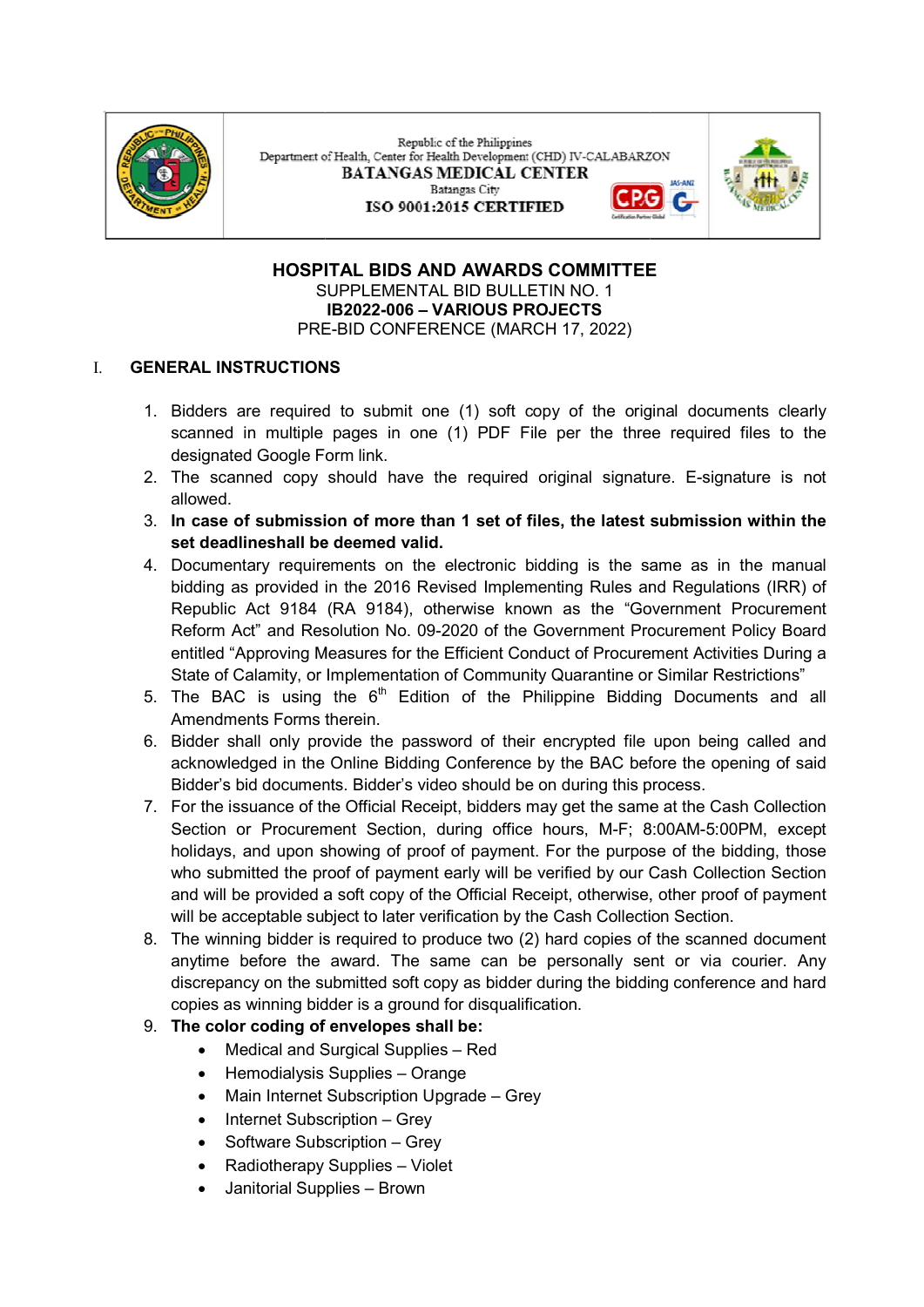

Republic of the Philippines Department of Health, Center for Health Development (CHD) IV-CALABARZON **BATANGAS MEDICAL CENTER Batangas City** G ISO 9001:2015 CERTIFIED



- Fire Extinguisher Black
- Laundry Supplies White
- Linen Supplies White
- Office Supplies Pink
- 10. Bidders must submit updated Tax clearance per E.O. No. 398, s. 2005, as finally reviewed and approved by the Bureau of Internal Revenue (BIR).
- 11. Document with Apostille Certification with English translation is acceptable provided that thecountry where the document was issued is a party to the Apostille Convention. thecountry where the document was issued is a party to the Apostille Convention. ust submit updated Tax clearance per E.O. No. 398, s. 2005, as finally<br>nd approved by the Bureau of Internal Revenue (BIR).<br>with Apostille Certification with English translation is acceptable provided that<br>where the docume with Apostille Certification with English translation is acceptable provided that
- 12. It is understood that the Contractor is legally responsible to deliver all issued purchase It is understood that the Contractor is legally responsible to deliver all issued purchase order/s and failure to deliver the first Purchase Order as scheduled shall mean automatic order/s and failure to deliver the first Purchase Order as scheduled shall mean automatic<br>cancellation of the PO and Notice of Award (NOA). Upon cancellation, the BAC shall proceed to qualify the second lowest bidder if applicable; or proceed to Negotiated proceed to qualify the second lowest bidder if applicable; or proceed to Negotiated Procurement. The Winning Contractor who failed to deliver shall shoulder the price Procurement. The Winning Contractor who failed to deliver shall shoulder the price difference (from the second lowest bidder) of the item in addition to the acquired difference (from the second lowest bidder) of the item in addition to the acquired liquidated damages. to qualify the second lowest bidder if applicable; or proceed to Negotiated<br>nent. The Winning Contractor who failed to deliver shall shoulder the price<br>e (from the second lowest bidder) of the item in addition to the acqui
- 13. In lieu of the Certificate of Ongoing Projects/Accomplishments, Bidders must present their progress report or percentage of partial accomplishment, together with their their progress report or percentage of partial accomplishment, together with their contracts, awards, and proof of deliveries such as sales invoice.
- 14. Bidders must specify in the Technical Specifications Form under Bidder's Offer, Bidders must specify in the Technical Specifications Form under Bidder's Offer, Technical Specifications Column the exact specifications they are offering submitted against each of the individual parameters. Whereas, bidders must state either "Comply" against each of the individual parameters. Whereas, bidders must state either "Comply" or "Not Comply" under the Bidder's Offer, Statement of Compliance Column.For items with NO BID, bidders must state "No Bid/Not Comply" under the Bidder's Offer **Column.**The bids with incomplete and incorrect filled out Technical Specifications Form will be disqualified. Bidders must submit updated Tax clearance per E.O. No. 398, s. 2005, as finally brevit with Apositic Critication with Figsilah transmission in experibely contract at the more than the contract at the more than the more tha
- 15. Bidders may include onlythe list of supplies WITH BID in their Financial Proposal Formbut must completely fill-out the Bidder's Offer; Unit Cost and Total Cost Columns, and indicate the Total Bid Amount .
- 16. Bidder must havean SLCC that is at least one (1) contract similar to the Project to be bid, and whose value, adjusted to current prices using the Philippine Statistics Authority (PSA) consumer price indices must be at least equivalent to:
	- a) For the procurement of Non-expendable Supplies and Services: The Bidder must have completed a single contract that is similar to this Project, equivalent to at least fifty percent (50%) of the TOTAL ABC of the PROJECT. the PROJECT. least fifty percent (50%) of the TOTAL ABC of the PROJECT.
	- b) For the procurement of Expendable Supplies: The Bidder must have completed a single contract that is similar to this Project, equivalent to at least twenty single contract that is similar to this Project, equivalent to at least twenty-five percent (25%) of the TOTAL ABC of the PROJECT.
- 17. If there is no single completed contract for the required amount, the bidder may su If there is no single completed contract for the required amount, the bidder may submit at least two (2) completed similar contracts and the aggregate contract amounts should be least two (2) completed similar contracts and the aggregate contract amounts should be equivalent to at least the percentage of the ABC as required above and the largest of equivalent to at least the percentage of the ABC as required above and the largest of these similar contracts must be equivalent to at least half of the percenta these similar contracts must be equivalent to at least half of the percentage of the ABC as required.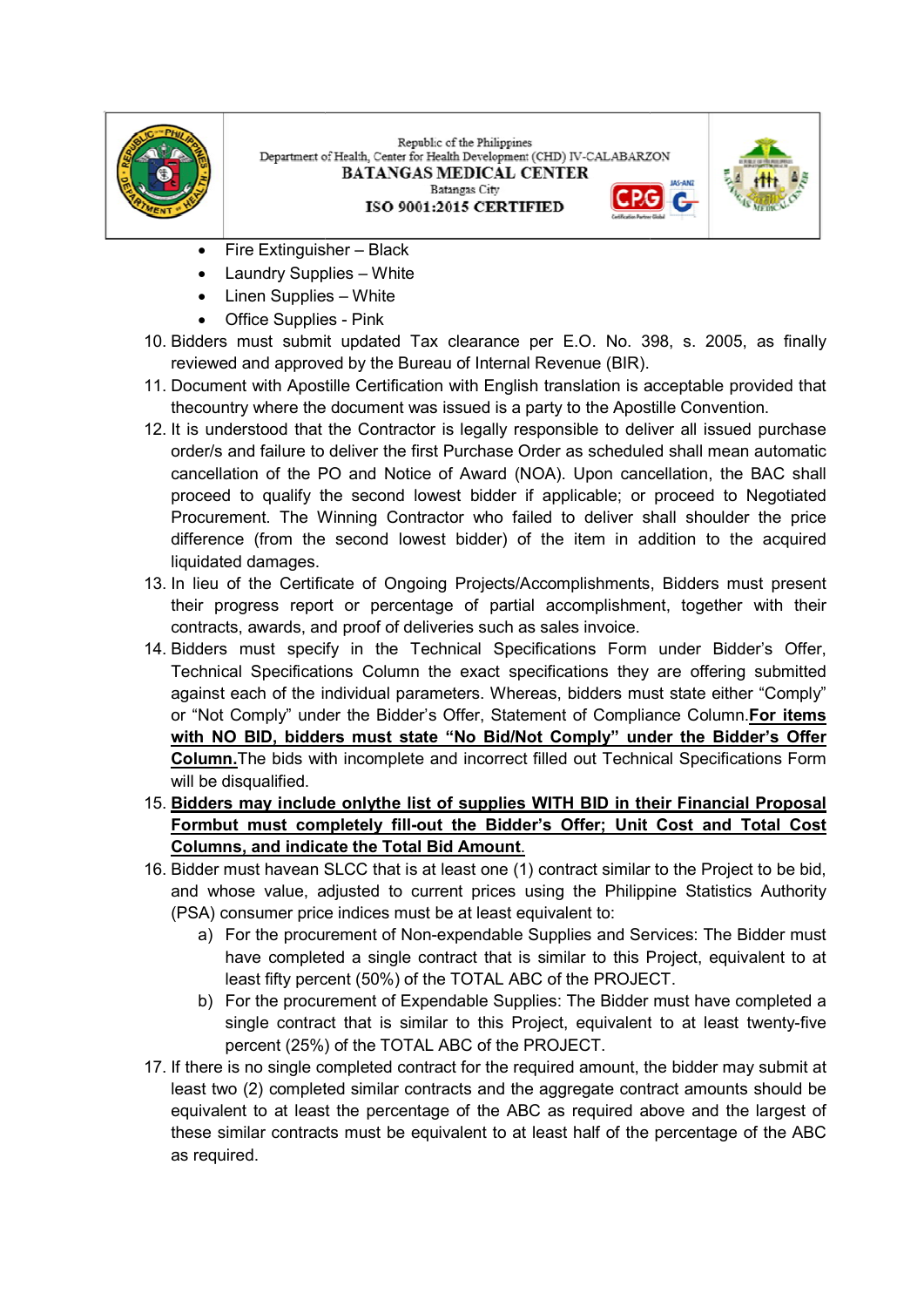





- 18. A contract shall only be considered "similar" to the contract to be bid if it is of similar A contract shall only be considered "similar" to the contract to be bid if it is of similar nature.
- 19. The Bidder's SLCC should have been completed within five (5) years prior to the The Bidder's SLCC should have been completed within five (5) years prior to the deadline for the submission and receipt of bids.
- 20. With regards to the documents supporting the Statement Identifying the Single Largest Completed Contract (SLCC), in lieu of Contract, Certificate of Completion and Certificate Completed Contract (SLCC), in lieu of Contract, Certificate of Completion and Certificate of Acceptance, the BAC shall accept Notice of Award (NOA) or Purchase Order (PO), Sales Invoice and Official Receipt (OR), respectively. Bidder's SLCC should have been completed within five (5) years prior to the line for the submission and receipt of bids.<br>regards to the documents supporting the Statement Identifying the Single Largest<br>pleted Contract (SLC With regards to the documents supporting the Statement Identifying the Single Largest

| <b>QUERY</b>                                                                                      | <b>RESPONSE</b>                                                                                                                                                                                                                                                                                                                                                                           |
|---------------------------------------------------------------------------------------------------|-------------------------------------------------------------------------------------------------------------------------------------------------------------------------------------------------------------------------------------------------------------------------------------------------------------------------------------------------------------------------------------------|
| Whether<br>of Main<br>Subscription<br><b>Internet</b><br>(Upgrade to at least 200MBPS)<br>Project | the hospital's current   The secondary internet line provider may participate<br>provider of secondary internet line is $\vert$ in the bidding of the primary internet line however<br>eligible to participate in the bidding they should provide other route connection different<br>of IB2022-006C – Supply & Delivery   from the one they providing in the secondary internet<br>line. |

## IB2022-006B – Supply & Delivery of Hemodialysis

| <b>QUERY</b>                                      | <b>RESPONSE</b>                                                                                                                                          |
|---------------------------------------------------|----------------------------------------------------------------------------------------------------------------------------------------------------------|
| hemodialysis machines are tie-up or<br>purchased. | Whether the hospital's current   Hospital's current hemodialysis machines<br>are<br>purchased by the hospital while some are donated<br>by the DOH, etc. |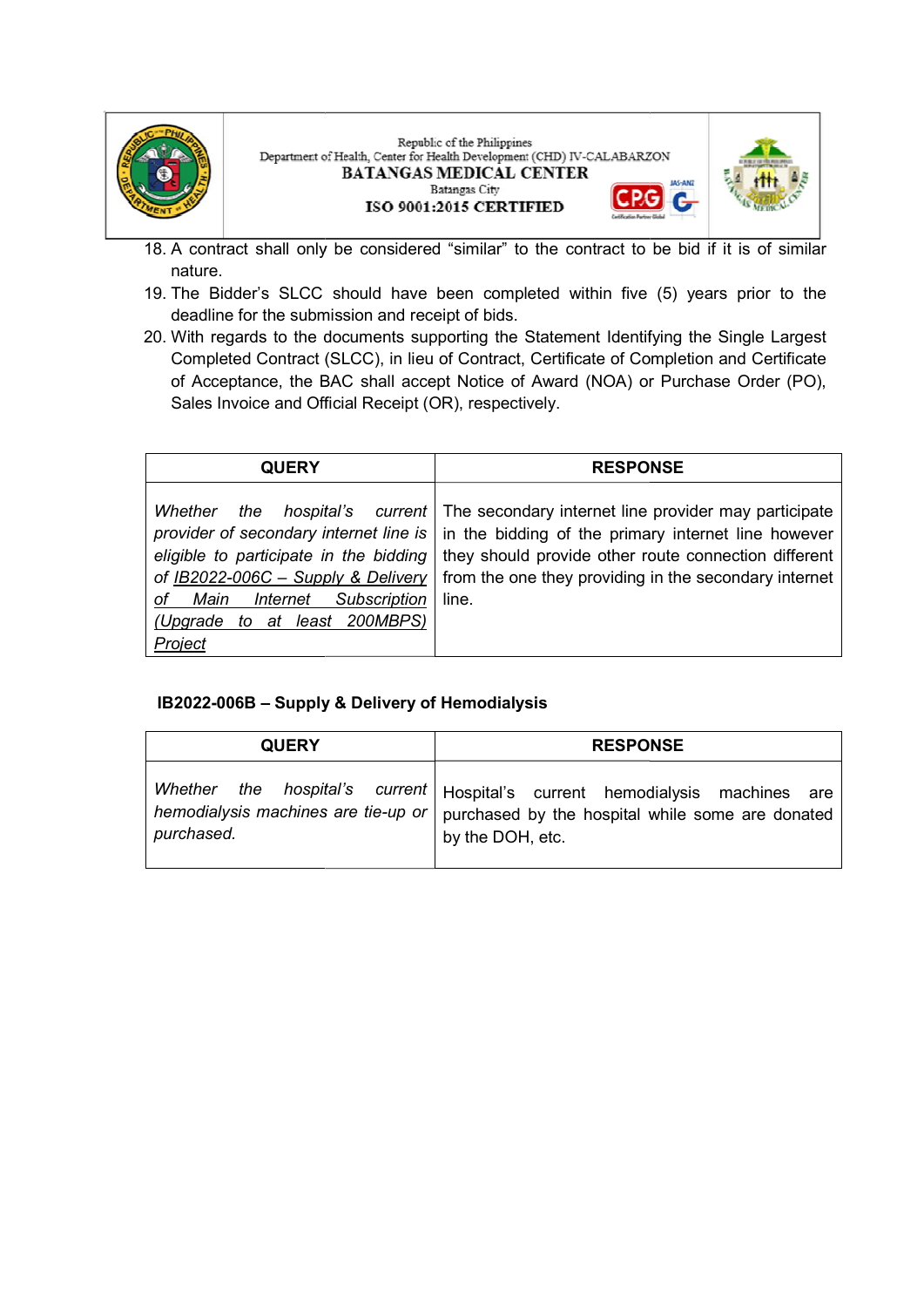

Republic of the Philippines Department of Health, Center for Health Development (CHD) IV-CALABARZON **BATANGAS MEDICAL CENTER** JAS-ANZ **Batangas City** G ISO 9001:2015 CERTIFIED



G

II. Amendments on the Section VII. Technical Specifications/Terms of Referenceas per Pre-Bidding Conference conducted last March 17, 2022 as follows:

## A. IB2022-006A – SUPPLY & DELIVERY OF VARIOUS MEDICAL AND SURGICAL **SUPPLIES**

#### LINE ITEM BIDDING

| NO. | <b>FROM</b>                                                                                                  | TO.                                                                                                                                                                                                                                                                   |  |
|-----|--------------------------------------------------------------------------------------------------------------|-----------------------------------------------------------------------------------------------------------------------------------------------------------------------------------------------------------------------------------------------------------------------|--|
| 15  | 57MM, NON-STERILE, W/ DRAINAGE<br><b>COLOSTOMY POUCH</b>                                                     | COLOSTOMY BAG AND WAFER, ADULT   COLOSTOMY BAG AND WAFER, ADULT<br><b>50MM-60MM, NON-STERILE,</b><br>W/<br>DRAINAGE COLOSTOMY POUCH                                                                                                                                   |  |
| 22  | FR.11, 20CM/200MM                                                                                            | DUAL LUMEN DIALYSIS SET, STERILE, DUAL LUMEN DIALYSIS SET, STERILE,<br>FR.11-13.5, 20CM/200MM, CURVED                                                                                                                                                                 |  |
| 23  | FR.12, 20CM/200MM                                                                                            | DUAL LUMEN DIALYSIS SET, STERILE, DUAL LUMEN DIALYSIS SET, STERILE,<br>FR.12-13.5, 20CM/200MM, CURVED                                                                                                                                                                 |  |
| 37  | FLEXIBLE ENDOSCOPES<br>AND I<br><b>ACCESSORIES</b>                                                           | ENZYMATIC DETERGENT SOLUTION ENZYMATIC DETERGENT SOLUTION<br>$(0.8%)$ OR $((1.6%)$ BIODEGRADABLE $(0.8%)$ OR $((1.6%)$ BIODEGRADABLE<br>BASE FOR MANUAL PREPARATION OF   BASE FOR MANUAL PREPARATION OF<br>FLEXIBLE ENDOSCOPES<br>AND<br><b>ACCESSORIES, 1 GALLON</b> |  |
| 45  | <b>STERILE, STAINLESS</b>                                                                                    | GIGLI WIRE, AT LEAST 60CM, NON- GIGLI WIRE, AT LEAST 50CM, NON-<br><b>STERILE, STAINLESS</b>                                                                                                                                                                          |  |
| 64  | STERILE, 10PCS/ SACHET, X-RAY   STERILE, 10PCS/ SACHET,<br>DETECTABLE, LATEX-FREE, COTTON<br><b>MATERIAL</b> | NEUROLOGICAL PATTIES 1"X1",   NEUROLOGICAL PATTIES 1"X1",<br>X-RAY<br>DETECTABLE, WITHLATEX-FREE,<br><b>COTTON MATERIAL</b>                                                                                                                                           |  |
| 65  | DETECTABLE, LATEX-FREE, COTTON DETECTABLE,<br><b>MATERIAL</b>                                                | NEUROLOGICAL PATTIES 1"X3",   NEUROLOGICAL PATTIES 1"X3",<br>STERILE, 10PCS/ SACHET, X-RAY STERILE, 10PCS/ SACHET, X-RAY<br><b>WITHLATEX-FREE.</b><br><b>COTTON MATERIAL</b>                                                                                          |  |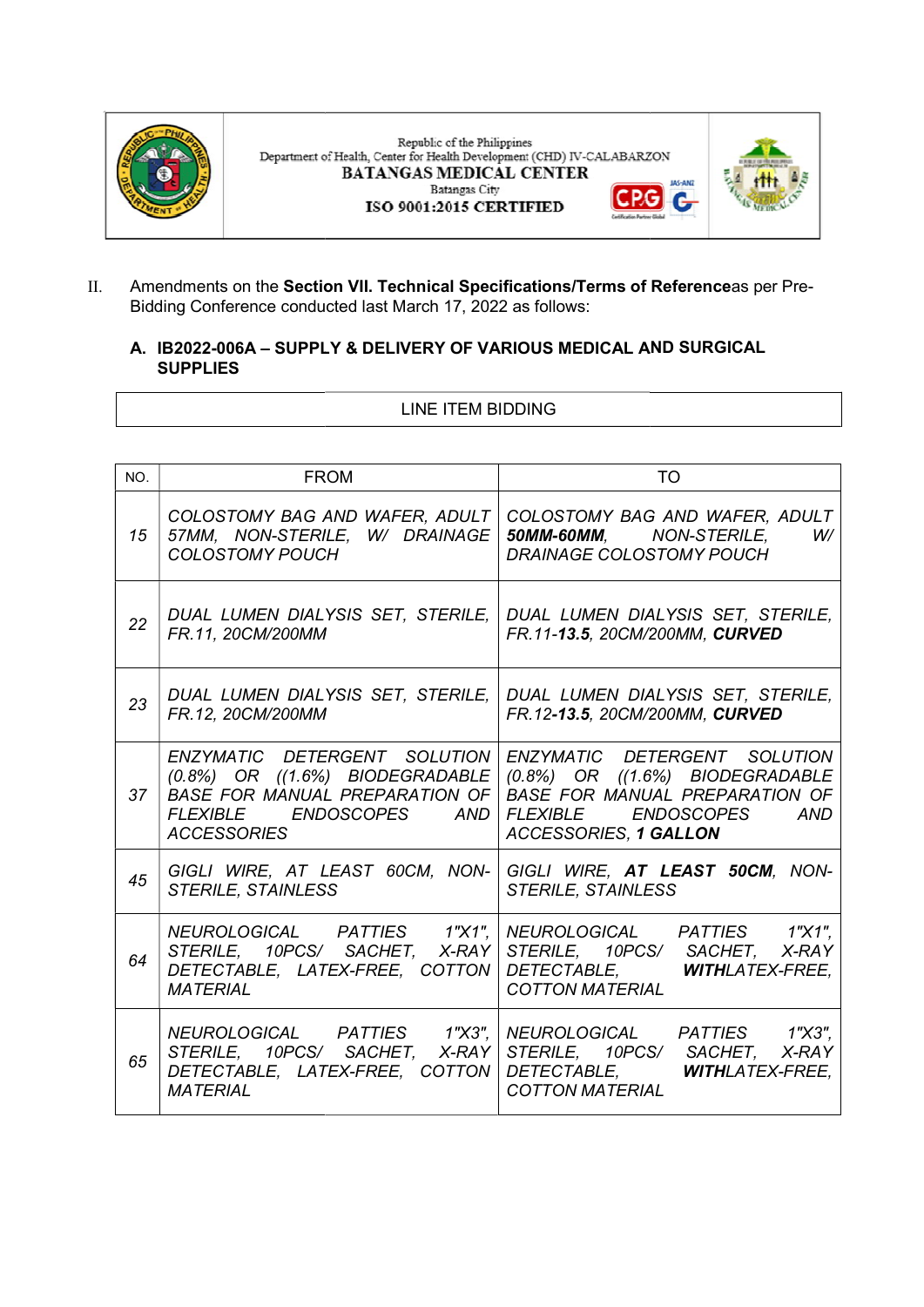|     |                   | Republic of the Philippines<br>Department of Health, Center for Health Development (CHD) IV-CALABARZON<br><b>BATANGAS MEDICAL CENTER</b><br>Batangas City<br><b>ISO 9001:2015 CERTIFIED</b>            | IAS-ANZ                                                                                                                                                   |                         |
|-----|-------------------|--------------------------------------------------------------------------------------------------------------------------------------------------------------------------------------------------------|-----------------------------------------------------------------------------------------------------------------------------------------------------------|-------------------------|
| 66  | <i>MATERIAL</i>   | <b>PATTIES</b><br>3"X3",<br>NEUROLOGICAL<br>STERILE, 10PCS/ SACHET, X-RAY<br>DETECTABLE, LATEX-FREE, COTTON                                                                                            | NEUROLOGICAL<br><b>PATTIES</b><br>STERILE, 10PCS/ SACHET,<br><b>WITHLATEX-FREE.</b><br>DETECTABLE,<br><b>COTTON MATERIAL</b>                              | $3''$ $X3''$ ,<br>X-RAY |
| 81  |                   | OXIDIZED REGENERATED CELLULOSE.<br>1X1, STERILE, ABSORBABLE                                                                                                                                            | OXIDIZED REGENERATED CELLULOSE,<br>1X1<br><b>WITHNON-WOVEN</b><br><b>STRUCTURE, STERILE, ABSORBABLE</b>                                                   |                         |
| 82  | <b>ABSORBABLE</b> | OXIDIZED REGENERATED CELLULOSE,<br>2X4 (5CM X 10.2CM), SNOW WITH NON<br><b>STERILE.</b><br><b>WOVENSTRUCTURE,</b>                                                                                      | OXIDIZED REGENERATED CELLULOSE,<br>2X4 (5CM X 10.2CM), WITH NON-WOVEN<br>STRUCTURE, STERILE, ABSORBABLE                                                   |                         |
| 83  |                   | OXIDIZED REGENERATED CELLULOSE.<br>4X4 (10.2CM X 10.2CM), SNOW WITH<br>NON WOVENSTRUCTURE, STERILE,<br><b>ABSORBABLE</b>                                                                               | OXIDIZED REGENERATED CELLULOSE.<br>4X4 (10.2CM X 10.2CM), WITH NON-<br><i>WOVENSTRUCTURE.</i><br><b>STERILE,</b><br><b>ABSORBABLE</b>                     |                         |
|     |                   | IV CANNULA G22, L:32MM, STERILE,<br><b>MADE OF BIOCOMPATIBLE,</b><br>123   POLYURETHANE MATERIAL,<br>NONPYROGENIC, WITH RADIOPAQUE<br>MARKER, FLOW: 33-36ML/MIN                                        | IV CANNULA G22, L:25MM, STERILE,<br><b>MADE OF BIOCOMPATIBLE,</b><br>POLYURETHANE MATERIAL,<br>NONPYROGENIC, WITH RADIOPAQUE<br>MARKER, FLOW: 33-36ML/MIN |                         |
|     |                   | IV CANNULA G24, L:32MM, STERILE,<br><b>MADE OF BIOCOMPATIBLE,</b><br>124   POLYURETHANE MATERIAL,<br>NONPYROGENIC, WITH RADIOPAQUE<br>MARKER, FLOW: 20-23ML/MIN                                        | IV CANNULA G24, L:19MM, STERILE,<br><b>MADE OF BIOCOMPATIBLE,</b><br>POLYURETHANE MATERIAL,<br>NONPYROGENIC, WITH RADIOPAQUE<br>MARKER, FLOW: 20-23ML/MIN |                         |
|     |                   | IV CANNULA G26, L:32MM, STERILE,<br><b>MADE OF BIOCOMPATIBLE,</b><br>125   POLYURETHANE MATERIAL,<br>NONPYROGENIC, WITH RADIOPAQUE<br>MARKER, FLOW: 13-17/MIN                                          | IV CANNULA G26, L:19MM, STERILE,<br><b>MADE OF BIOCOMPATIBLE,</b><br>POLYURETHANE MATERIAL,<br>NONPYROGENIC, WITH RADIOPAQUE<br>MARKER, FLOW: 13-17/MIN   |                         |
| 138 |                   | POLYGLACTIN/ POLYGLYCOLIDECO- L-<br>LACTIDE SIZE 3-0 CUTTING, LENGTH:<br>70-90CM, NEEDLE: 24MM 3/8 CIRCLE,<br><b>REVERSE CUTTING, STAINLESS STEEL</b>                                                  | <b>TO RETAIN</b>                                                                                                                                          |                         |
| 139 | NEEDLE:           | POLYGLACTIN/ POLYGLYCOLIDECO- L-<br>LACTIDE, SIZE 0 ATRAUMATIC, ROUND/<br>TAPER BODIED, LENGTH: 70- 90CM,<br>1/2<br>CIRCLE,<br>40MM<br><b>MULTIFILAMENT,</b><br><b>STERILE,</b><br>ABSORBABLE, BRAIDED | <b>TO RETAIN</b>                                                                                                                                          |                         |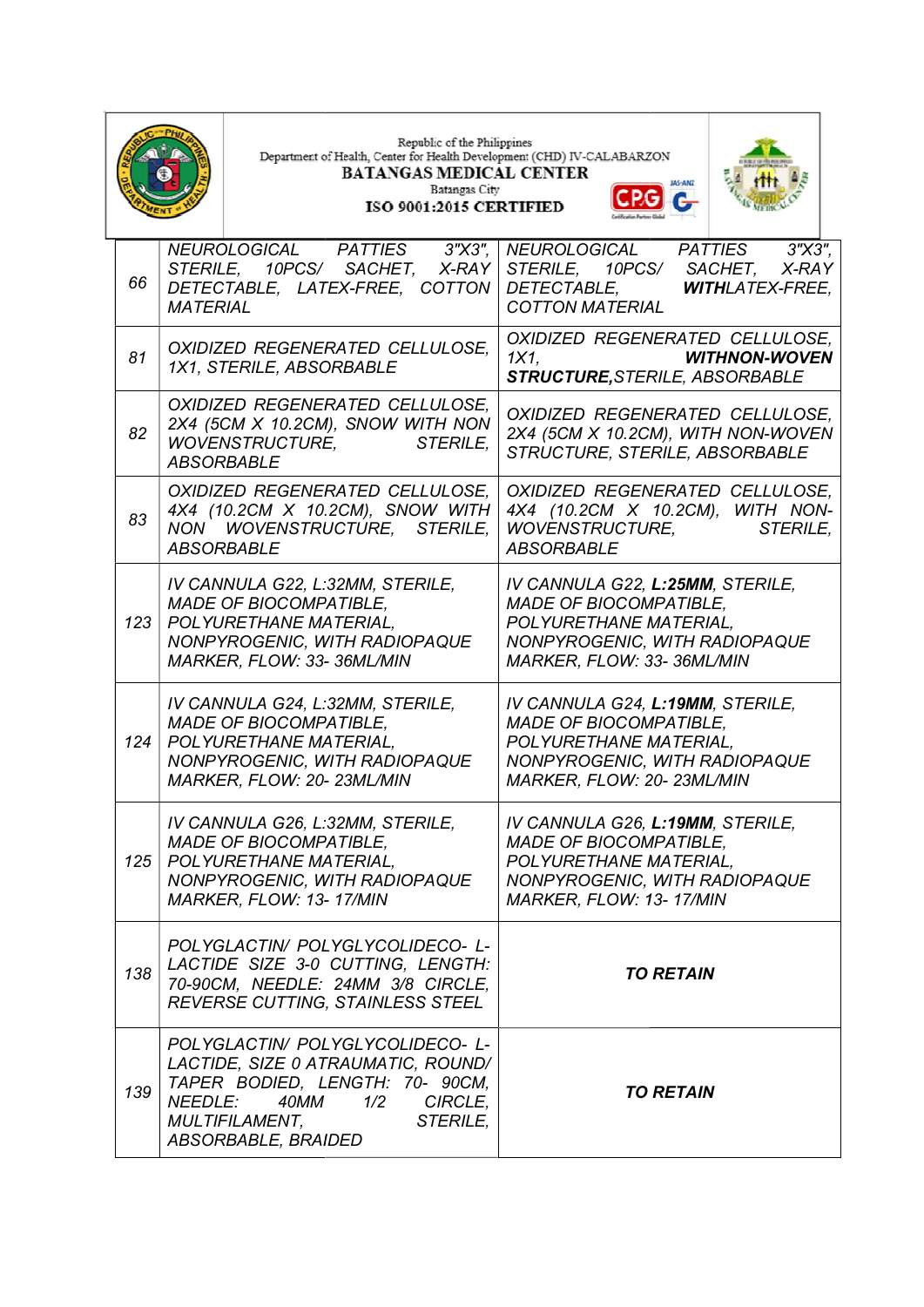|     |                                          | Republic of the Philippines<br>Department of Health, Center for Health Development (CHD) IV-CALABARZON<br><b>BATANGAS MEDICAL CENTER</b><br>Batangas City<br>ISO 9001:2015 CERTIFIED                   | <b>IAS-ANZ</b>                                                                                             |
|-----|------------------------------------------|--------------------------------------------------------------------------------------------------------------------------------------------------------------------------------------------------------|------------------------------------------------------------------------------------------------------------|
| 140 | ROUND,                                   | POLYHYDROXYBUTYRATE<br>SIZE<br>0<br><b>STERILE</b><br><i>MONOFILAMENT</i><br>ABSORBABLE, NEEDLE:<br>40MM<br>1/2<br>CIRCLE, ROUND<br><b>TAPER</b><br><b>BODIED.</b><br>LENGTH: 70-90CM, 24 SACHETS/ BOX | <b>TO RETAIN</b>                                                                                           |
| 155 | 13-15X60CM<br><b>STRANDS</b>             | SILK STRANDS 1-0, STERILE, BRAIDED,<br>COATED, NON-ABSORBABLE, LENGTH:<br>STRANDS,<br>15X24CM                                                                                                          | SILK STRANDS 1-0, STERILE, BRAIDED,<br>COATED, NON-ABSORBABLE,<br><b>LENGTH:</b><br>13-15X60CM STRANDS     |
| 156 | 13-15X60CM<br><b>STRANDS</b>             | SILK STRANDS 2-0, STERILE, BRAIDED,<br>COATED, NON-ABSORBABLE, LENGTH:<br>STRANDS,<br>15X24CM                                                                                                          | SILK STRANDS 2-0, STERILE, BRAIDED,<br>COATED, NON-ABSORBABLE, LENGTH:<br>13-15X60CM STRANDS               |
| 167 | UFD, ADULT                               | <b>VENTILATOR TUBING WITH VALVE &amp;</b>                                                                                                                                                              | <b>VENTILATOR TUBINGS WITH</b><br><b>EXHALATION VALVE AND ULTRASONIC</b><br><b>NEBULIZER KIT (ADULT)</b>   |
| 168 |                                          | <b>VENTILATOR TUBING WITH VALVE &amp;</b><br><b>UFD, NEONATE</b>                                                                                                                                       | <b>VENTILATOR TUBINGS WITH</b><br><b>EXHALATION VALVE AND ULTRASONIC</b><br><b>NEBULIZER KIT (NEONATE)</b> |
| 175 |                                          | TRIPLE LUMEN FR. 12; 15CM/150MM<br>CATHETER, PRECURVED OR CURVED                                                                                                                                       | TRIPLE LUMEN FR. 12; 15-16CM/150-<br><b>160MM CATHETER, CURVED</b>                                         |
| 176 |                                          | TRIPLE LUMEN FR. 12; 20CM/200MM TRIPLE<br>CATHETER, PRECURVED OR CURVED                                                                                                                                | <b>LUMEN</b><br>FR.<br>$12 - 12.5$<br>20CM/200MM CATHETER, CURVED                                          |
| 177 | <i>DOUBLE</i>                            | LUMEN<br>(FR.13)<br>20CM<br><b>CATHETER, STRAIGHT</b>                                                                                                                                                  | DOUBLE LUMEN (FR.13-13.5)<br><b>20CM</b><br><b>CATHETER, STRAIGHT</b>                                      |
|     |                                          | POLY-4-HYDROXYBUTYRATE SUTURE<br>SIZE 0, MONOFILAMENT, ABSORBABLE,<br>185 ATLEAST 150 CM LENGTH, WITH 1/2<br>CURVE ROUND, NEEDLE, INDIVIDUALLY<br><b>PACKED, STERILE</b>                               | <b>TO RETAIN</b>                                                                                           |
| 186 | <b>SIZE</b><br>NEEDLE,<br><b>STERILE</b> | POLY-4-HYDROXYBUTYRATE SUTURE<br>2/0,<br><b>MONOFILAMENT,</b><br>ABSORBABLE, ATLEAST 150 CM<br>LENGTH, WITH 1/2 CURVE ROUND<br><i>INDIVIDUALLY</i><br>PACKED,                                          | <b>TO RETAIN</b>                                                                                           |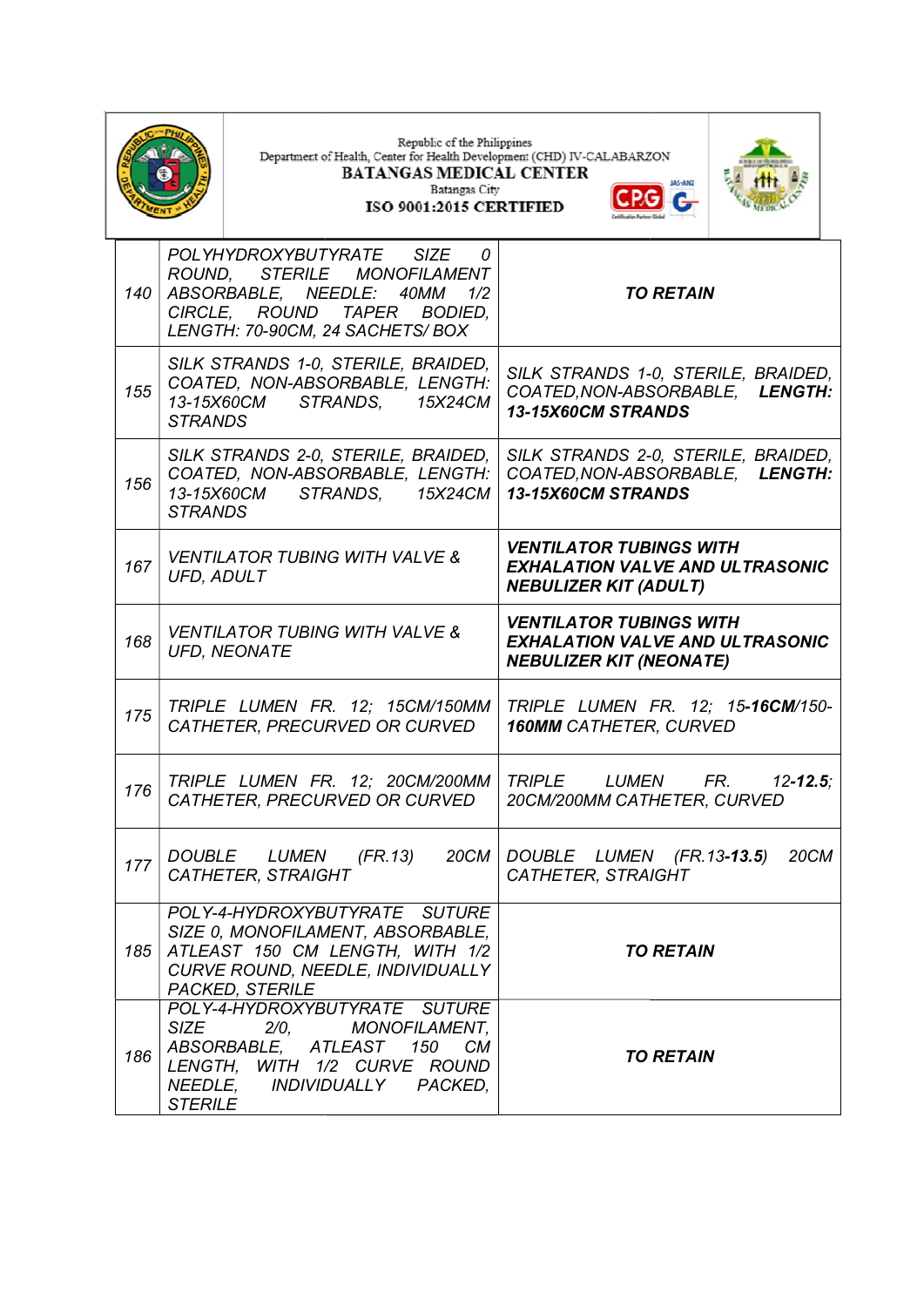

 ${\bf Republic~of~the~Philippines}$  Department of Health, Center for Health Development (CHD) IV-CALABARZON **BATANGAS MEDICAL CENTER JAS-ANZ Batangas City** G G ISO 9001:2015 CERTIFIED



## B. IB2022-006B – SUPPLY & DELIVERY OF HEMODIALYSIS SUPPLIES

## LINE ITEM BIDDING

| <b>SN</b><br>NO. | <b>FROM</b>                                                                                                                                          | TO                                                                                                                                                      |
|------------------|------------------------------------------------------------------------------------------------------------------------------------------------------|---------------------------------------------------------------------------------------------------------------------------------------------------------|
|                  | Dialyzer High Flux 19<br>Surface Area: 1.9-2.1 m2<br>- Membrane: Polyethersulfone/polysulfone<br>- Membrane thickness: 35-40µm<br>- Max TMP: 500mmHg | <b>Dialyzer High Flux</b><br>Surface Area: 1.8-2.1 m2<br>-Membrane: Polyethersulfone/polysulfone<br>- Membrane thickness: 35-40µm<br>- Max TMP: 500mmHg |
| $\overline{2}$   | Dialyzer High Flux 16<br>Surface Area: 1.5-1.6 m2<br>- Membrane: Polyethersulfone/polysulfone<br>- Membrane thickness: 35-40µm<br>- Max TMP: 500mmHg | <b>Dialyzer High Flux</b><br>Surface Area: 1.5-1.6 m2<br>-Membrane: Polyethersulfone/polysulfone<br>- Membrane thickness: 35-40µm<br>- Max TMP: 500mmHg |
| 3                | Dialyzer Low Flux 20<br>Surface Area: 1.9-2.1 m2<br>- Membrane: Polyethersulfone/polysulfone<br>- Membrane thickness: 35-40µm<br>- Max TMP: 500mmHg  | <b>Dialyzer Low Flux</b><br>Surface Area: 1.8-2.1 m2<br>-Membrane: Polyethersulfone/polysulfone<br>- Membrane thickness: 35-40µm<br>- Max TMP: 500mmHg  |
| $\overline{4}$   | Dialyzer Low Flux 15<br>Surface Area: 1.5-1.7 m2<br>- Membrane: Polyethersulfone/polysulfone<br>- Membrane thickness: 35-40µm<br>- Max TMP: 500mmHg  | <b>Dialyzer Low Flux</b><br>Surface Area: 1.5-1.7 m2<br>-Membrane: Polyethersulfone/polysulfone<br>- Membrane thickness: 35-40µm<br>- Max TMP: 500mmHg  |

## C. IB2022-006E – SUPPLY & DELIVERY OF SOFTWARE SUBSCRIPTION

#### LOT ITEM BIDDING

| <b>SN</b><br>NO. | <b>FROM</b>                                                                               |                                                                                 |
|------------------|-------------------------------------------------------------------------------------------|---------------------------------------------------------------------------------|
|                  | <b>ITEM DESCRIPTION:</b>                                                                  | <b>ITEM DESCRIPTION:</b>                                                        |
|                  | SOFTWARE, MICROSOFT OFFICE<br><b>PAPER LICENSE</b><br>Microsoft Home and Business 2019 P6 | <b>MICROSOFT</b><br>SOFTWARE,<br><b>OFFICE</b><br><b>HOME AND BUSINESS 2019</b> |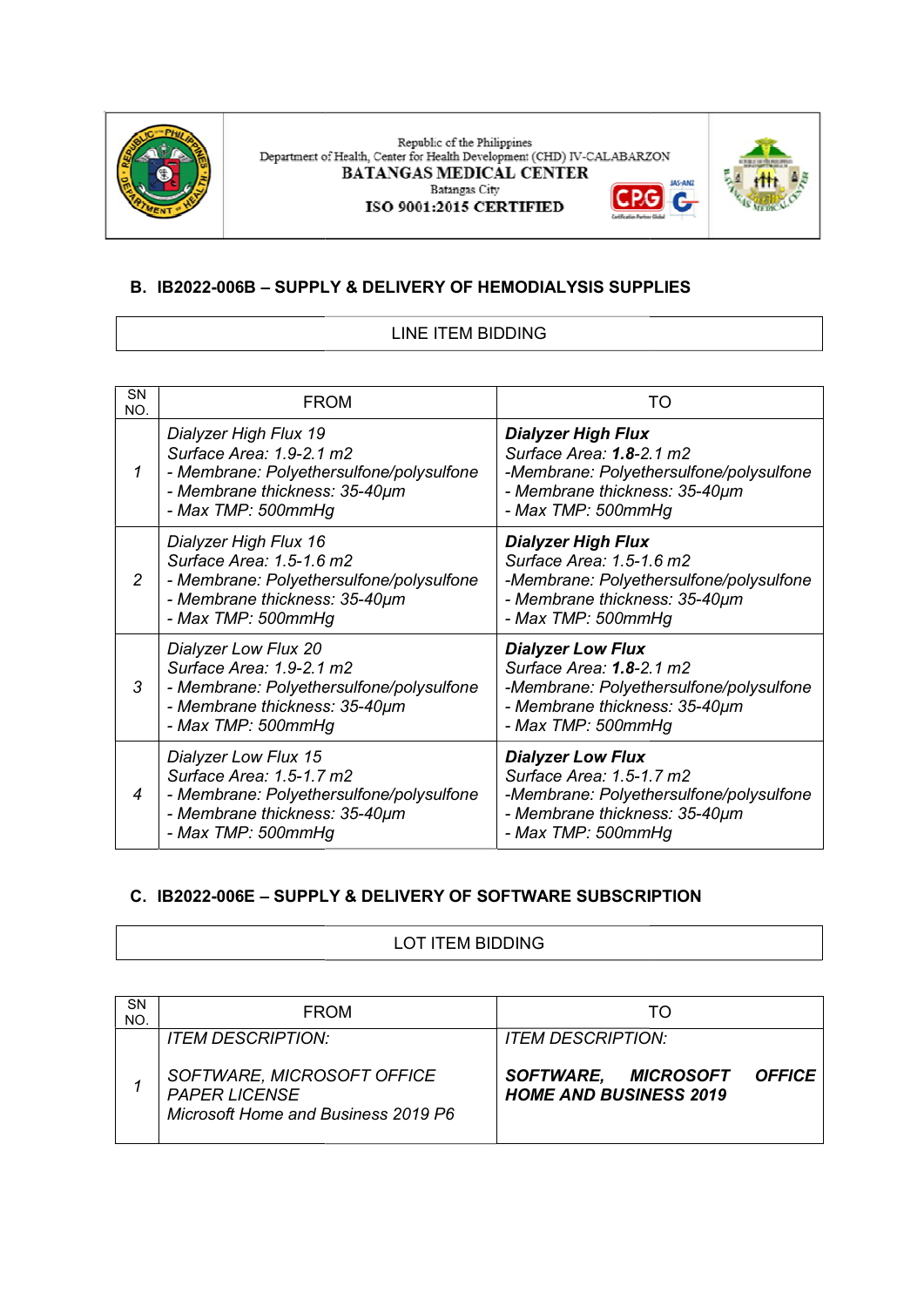

#### Republic of the Philippines Department of Health, Center for Health Development (CHD) IV-CALABARZON **BATANGAS MEDICAL CENTER** JAS-ANZ **Batangas City** G G ISO 9001:2015 CERTIFIED



## D. IB2022-006G – SUPPLY & DELIVERY OF VARIOUS JANITORIAL SUPPLIES

## LINE ITEM BIDDING

| SN<br>NO.      | <b>FROM</b>                                                           | TO                                                      |  |  |
|----------------|-----------------------------------------------------------------------|---------------------------------------------------------|--|--|
| $\overline{7}$ | Iron-shaped scrub brush 6" black handle,<br>white whistles            | 6"<br>Iron-shaped<br>scrub<br>brush<br>handle, whistles |  |  |
| 11             | Glass Wiper Expandable 39x65                                          | Glass Wiper Expandable 39x65inches                      |  |  |
| 15             | Mop Squeezer (heavy duty 30L)                                         | Mop Squeezer (heavy duty 20L-36L)                       |  |  |
| 21             | Tub (58 liters classic utility can with lid)                          | 58 liters Classic Utility Can with Lid                  |  |  |
|                | E. IB2022-006I - SUPPLY & DELIVERY OF VARIOUS LAUNDRY SUPPLIES        |                                                         |  |  |
|                | <b>LINE ITEM BIDDING</b>                                              |                                                         |  |  |
| F.,            | <b>IB2022-006K - SUPPLY &amp; DELIVERY OF VARIOUS OFFICE SUPPLIES</b> |                                                         |  |  |

## E. IB2022-006I – SUPPLY & DELIVERY OF VARIOUS LAUNDRY SUPPLIES LAUNDRY SUPPLIES

#### LINE ITEM BIDDING

#### F. IB2022-006K – SUPPLY & DELIVERY OF VARIOUS OFFICE SUPPLIES SUPPLY & DELIVERY OF VARIOUS OFFICE SUPPLIES

| NO. | <b>FROM</b>                                  |                                                      |
|-----|----------------------------------------------|------------------------------------------------------|
| 14  | PLASTIC COVER, TRANSPARENT<br><b>GAUGE 5</b> | PLASTIC COVER, 36"x48"<br><b>TRANSPARENT GAUGE 5</b> |
| 18  | STICKER PAPER, A4, WATER<br><b>RESISTANT</b> | STICKER PAPER, A4, MATTE,<br>10 sheets/pack          |